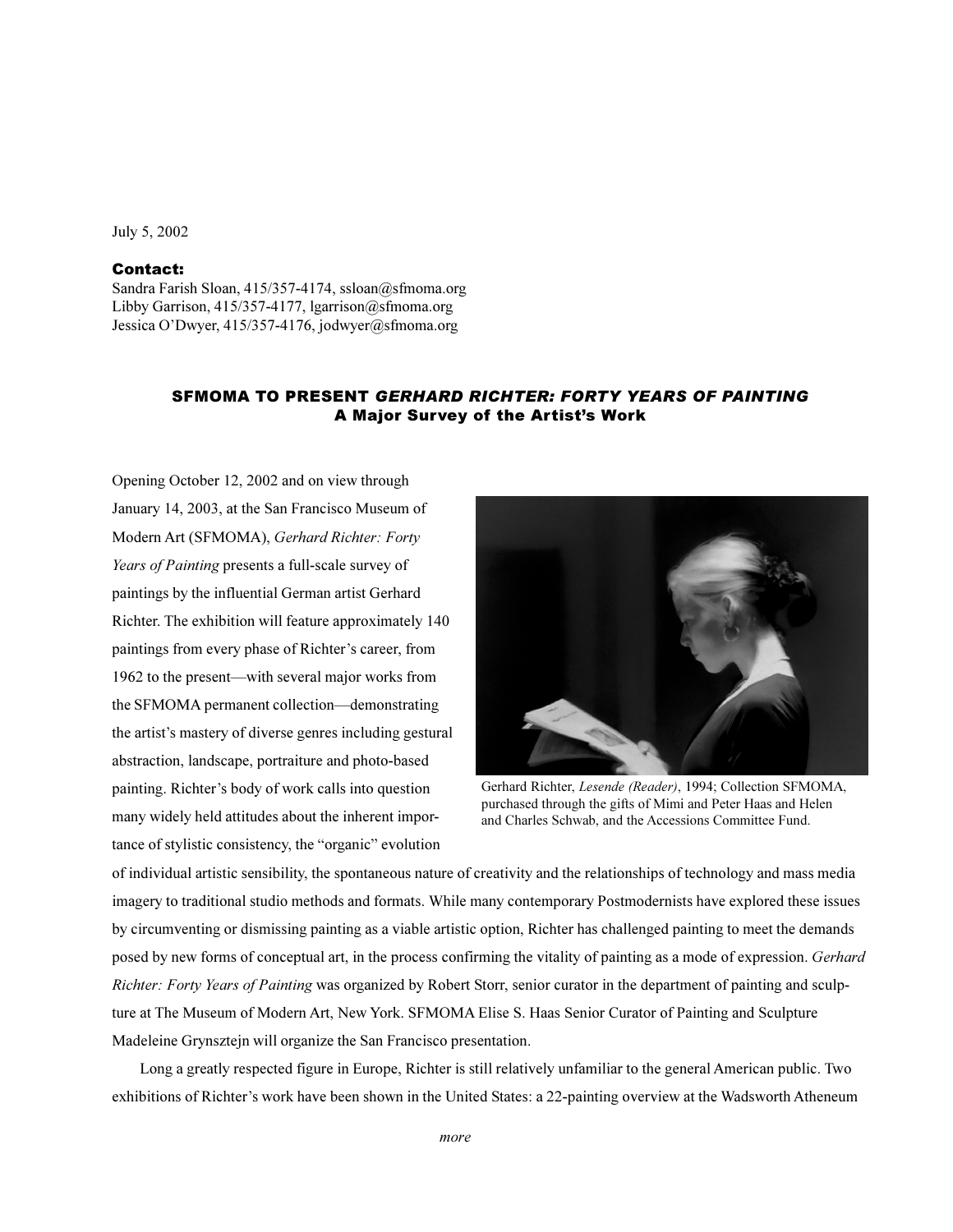#### Richter/page 2

in Hartford, Connecticut, in 1987 and an 80-painting survey that opened at the Art Gallery of Ontario in Toronto in 1988 and then traveled to SFMOMA and several other U.S. museums. Over the years Richter's renown in the U.S. has grown, with his work featured in galleries, group or thematic shows at museums and exhibitions devoted to particular aspects of his work. SFMOMA has been acquiring Richter works for the Museum's permanent collection since 1990 and now has more than two dozen in its collection. Says Grynsztejn, "We are honored to present Gerhard Richter: Forty Years of Painting at SFMOMA. Bay Area art audiences have long been enthusiastic about the work of Gerhard Richter, and this exhibition offers a superb survey of this artist's oeuvre. We are also pleased to have the opportunity to showcase paintings from the Museum's collection as well as several major works from local private collections."

An enormously prolific artist, Richter has worked in all media. Painting, however, has always been his primary focus, and, with the exception of one of Richter's early drawings and sculptural portraits of the artist and his colleague Blinky Palermo, *Gerhard Richter: Forty Years of Painting* focuses exclusively on painting.

Born in 1932 in Dresden, Germany, Gerhard Richter grew up under the Third Reich and National Socialism. He left grammar school at the age of 15 and enrolled in a trade school, where he studied accounting, stenography and Russian. Around this time Richter also started to draw, and by the age of 16 he knew he wanted to be an artist. Richter's first artsrelated job was as a member of a team that made banners for the communist government of the German Democratic Republic. His first application to the Art Academy in Dresden was turned down, but he was accepted to the school in 1952.

During his five-year stay at the Academy, Richter received traditional studio training under Heinz Lothmar, a minor Surrealist and dedicated communist who supervised the mural painting department at the Academy. This department was known for granting students the greatest freedom to experiment, as mural painting was overlooked as merely a decorative art form by the otherwise strict enforcers of the Socialist Realist aesthetic. Richter became an accomplished mural painter, and upon graduation executed several successful mural commissions. The steady income and success from these commissions enabled Richter to travel to the West beginning in the late 1950s.

In 1959, during his second trip west, Richter saw *Documenta 2*, one of a series of exhibitions designed to reintroduce Germany to international Modernism and the avant-garde art that had disappeared during the Nazi regime. This exhibition had a profound impact on Richter, exposing him to the work of artists Jackson Pollock and Lucio Fontana, whom he credits as helping open his eyes to Modernism. Seeing their work was what Storr calls "the turning point of Richter's artistic life." In 1961, shortly before the Berlin Wall was erected, Richter moved to West Germany and began a radically new phase of his career in the heady artistic milieu of 1960s Cologne and Düsseldorf. He enrolled in the Academy of Art in Düsseldorf in 1961 and there discovered Abstract Expressionism, Art Informel, Neo-Dada, Fluxus and a host of related avant-garde tendencies. Storr states: "Richter the virtuoso was a product of his own re-education as a painter once he arrived in the West rather than the strange reincarnation of an accomplished but conservative technician schooled in the East."

Richter's professor at the Academy was the Art Informel or gestural painter Karl Otto-Götz, whose influence can be seen in Richter's work throughout the artist's career. Joseph Beuys was appointed professor of monumental sculpture the same year Richter started at the Academy; while Richter initially avoided him, he appreciated his influence on art, and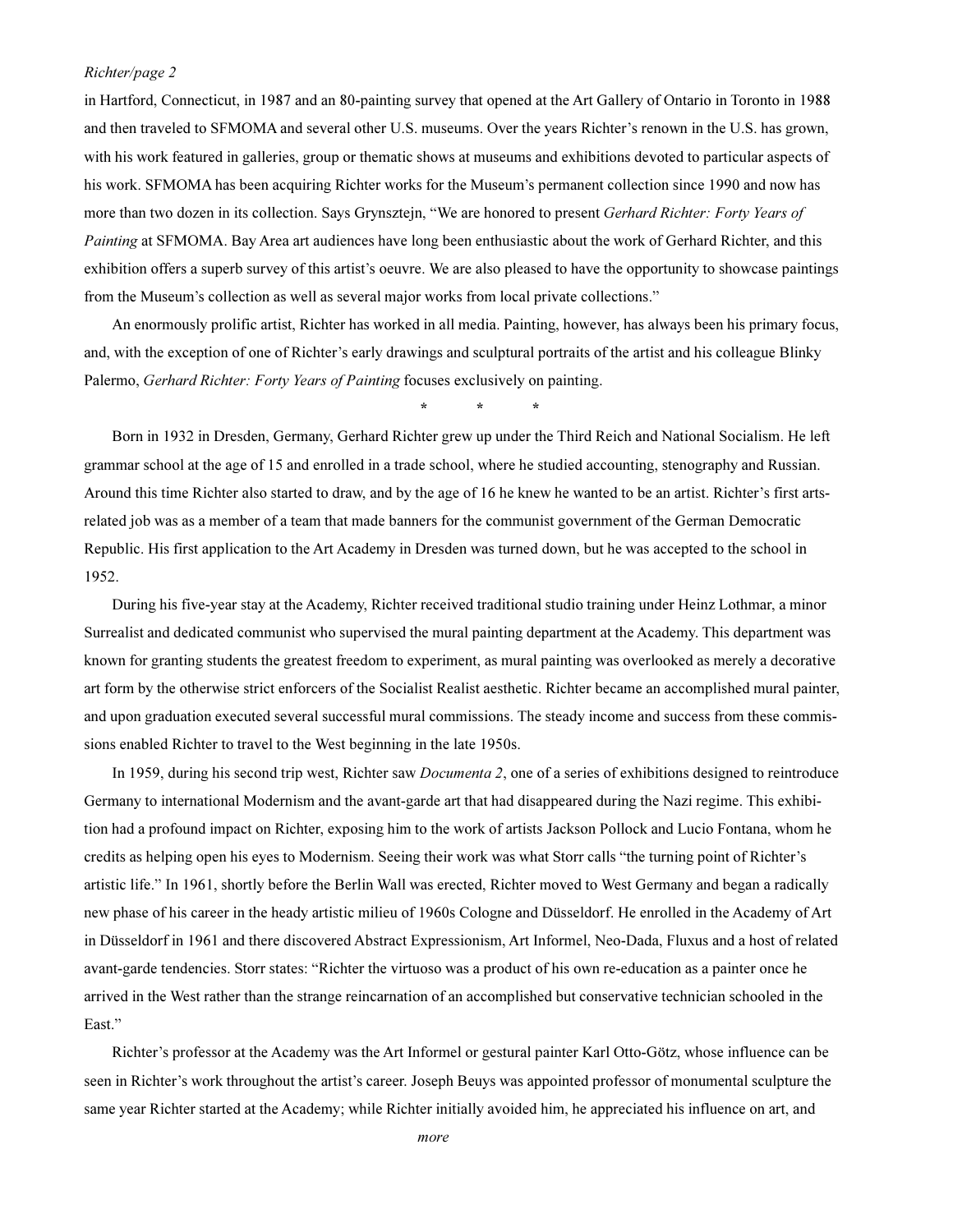#### Richter/page3

they became colleagues in 1971 when Richter joined the Academy faculty.

Richter also formed ties with other artists of his generation, notably Sigmar Polke and Blinky Palermo. Richter, Polke and their friend Conrad Lueg identified themselves as German Pop artists and briefly upheld a satirical variant of Pop they called Capitalist Realism. Richter and his friends viewed the commercial culture of the West from a different perspective than their American and British counterparts as a result of the economic and political situation in Germany in the immediate postwar era.

Beginning in 1962 with gray-scale paintings that melded newspaper iconography and family snapshots with an austere photo-based realism unlike anything done by the American Photo-realists, Richter set his own course through the tangle of "isms" that thrived around him. Although Richter's subject matter, such as the amenities of modern living (Klorolle [Toilet Paper], 1965), superficially resembled that of Pop artists like Andy Warhol or Roy Lichtenstein, the selection of other images, such as aerial bombardment (Mustang-Staffel [Mustang Squadron], 1964) or a smiling Nazi soldier (Onkel Rudi [Uncle Rudi], 1965), hinted at a more brooding and historically informed sense of contemporary reality. Formally, Richter eschewed the graphic, often cartoonish quality of New York Pop for a painterly treatment of his snapshot and magazine-clipping sources that resembles Photo-realism but with opposite effects. Systematically reducing the information transcribed from the source image to an elusive, usually ashen blur, Richter heightened the viewer's sense of the unnaturalness of both the original photographs and their painted renditions.

In the early 1970s Richter went on to paint spare monochromes that evoked mainstream Minimalism but with a slightly different intent and feeling. In the late 1970s and early 1980s Richter's brightly colored and boldly delineated canvases suggested but also diverged from the pyrotechnic Neo-Expressionist painting then in full flush. These gestural abstractions continued his methodical yet magisterial deconstruction and reconstruction of the language of painting. Meanwhile, throughout his career, Richter has cultivated a subtly romantic and seemingly antimodernist manner in the landscapes and hauntingly beautiful "old master-like" portraits he has intermittently produced, even as he has pushed abstraction to new levels of visual intensity.

In 1988 Richter completed a cycle of 15 startling black-and-white paintings titled October 18, 1977 based on press photographs of the Baader-Meinhof group—a band of German radicals turned terrorists who died in a Stuttgart prison on that date in tragic and highly controversial circumstances. This group of paintings marks a turning point in Richter's career, which had previously been interpreted as detached and ironic. The most recent works in this exhibition, created between 1990 and the present (including the *Moritz* series, 2000–2001, which has not been widely seen in America), reveal a gentle, occasionally elegiac sensibility despite the abiding critical severity of Richter's painterly identity. Lesende (Reader), 1994, (collection SFMOMA), for example, is a stunning portrait of Richter's wife, Sabine Moritz, painted with the crystalline clarity of a Vermeer.

In every aspect of his varied output, Richter has assumed a skeptical distance from vanguardists and conservatives alike regarding what painting should be, choosing instead to test the limits of what he as an artist can create out of the formal conventions and contradictory ideological legacy of the medium. The result, paradoxically, has been a thorough dismantling of those conventions and at the same time one of the most convincing demonstrations of painting's renewed vitality to be found in late  $20^{th}$ - and early  $21^{st}$ -century art.

SFMOMA's Education Department will present a variety of programs and public lectures to further enhance visitors'